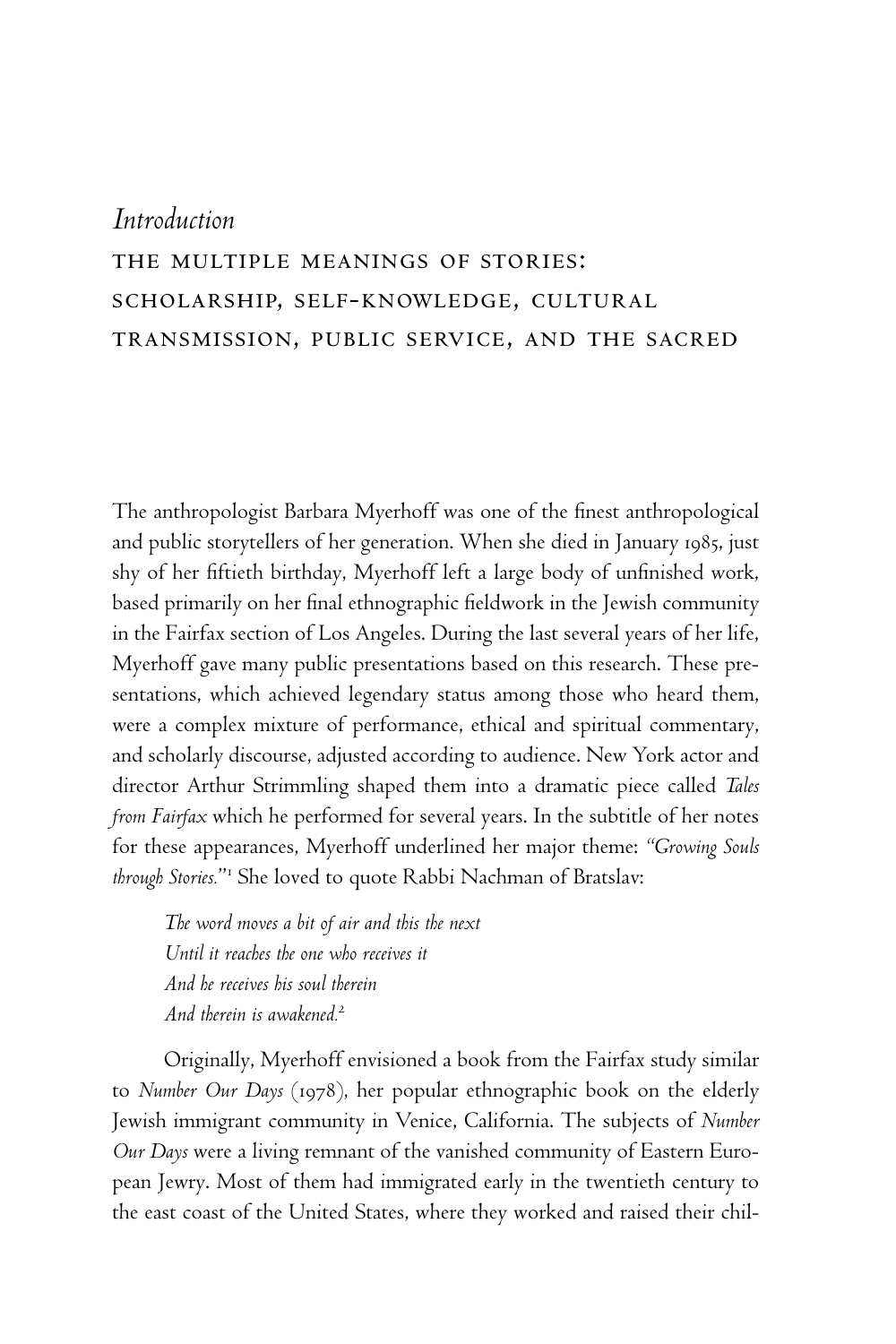dren before moving to California in their later years. The Fairfax neighborhood, on the other hand, contained a younger and more varied Jewish population of survivors, refusniks, and older immigrants and their children. The neighborhood had been stabilized by a strong contingent of Lubavitchers who had arrived from the Soviet Union and Eastern Europe to carry on the fervent Jewish tradition of Hasidism.

Until now, news of Myerhoff's Fairfax work has been carried primarily on the airwaves of oral tradition, on videotapes of the film *In Her Own Time,* and on audiotapes of her presentations. *Stories as Equipment for Living* crystallizes her final work and makes it available to a broad reading public.

Myerhoff did not live to articulate and clarify the multiple strands of scholarship, art, self-knowledge, public service, cultural transmission, and spirituality embedded in her late work, but she would not have wanted her readers to view *Stories as Equipment for Living* as only an unfinished work of anthropological scholarship. It is rather a compromise between various intentions, a collaboration between the living and the dead, in which the editors and I have labored to carry out Myerhoff's expressed wishes within the constraints of academic publishing. As such it reflects our understanding of the complex ideas, needs, and desires of a much-loved figure: a female anthropologist at mid-life, a nonobservant Jew, a spiritual seeker, and a storyteller.

In her final fieldwork, Myerhoff played the role of participant-observer in a community transmitting forms of traditional Judaism from which she was only two generations removed but that had already become virtually foreign to her.

Born and raised in Cleveland, into an assimilated, middle-class Jewish family, Barbara Myerhoff earned an undergraduate degree in sociology from the University of California at Los Angeles (1958), a master's degree in human development from the University of Chicago (1963), and a PhD in anthropology from UCLA (1968). Her dissertation research, based on fieldwork in Mexico, was published as *Peyote Hunt: The Sacred Journey of the Huichol Indians*  $(1974)$ ;<sup>3</sup> nominated for a National Book Award in 1975, this book established her scholarly reputation. In the early 1960s she also served as a social worker with the elderly in Los Angeles—an experience that profoundly influenced what was to become her major ethnographic work.

During the late 1960s, Myerhoff became interested in the topic of eth-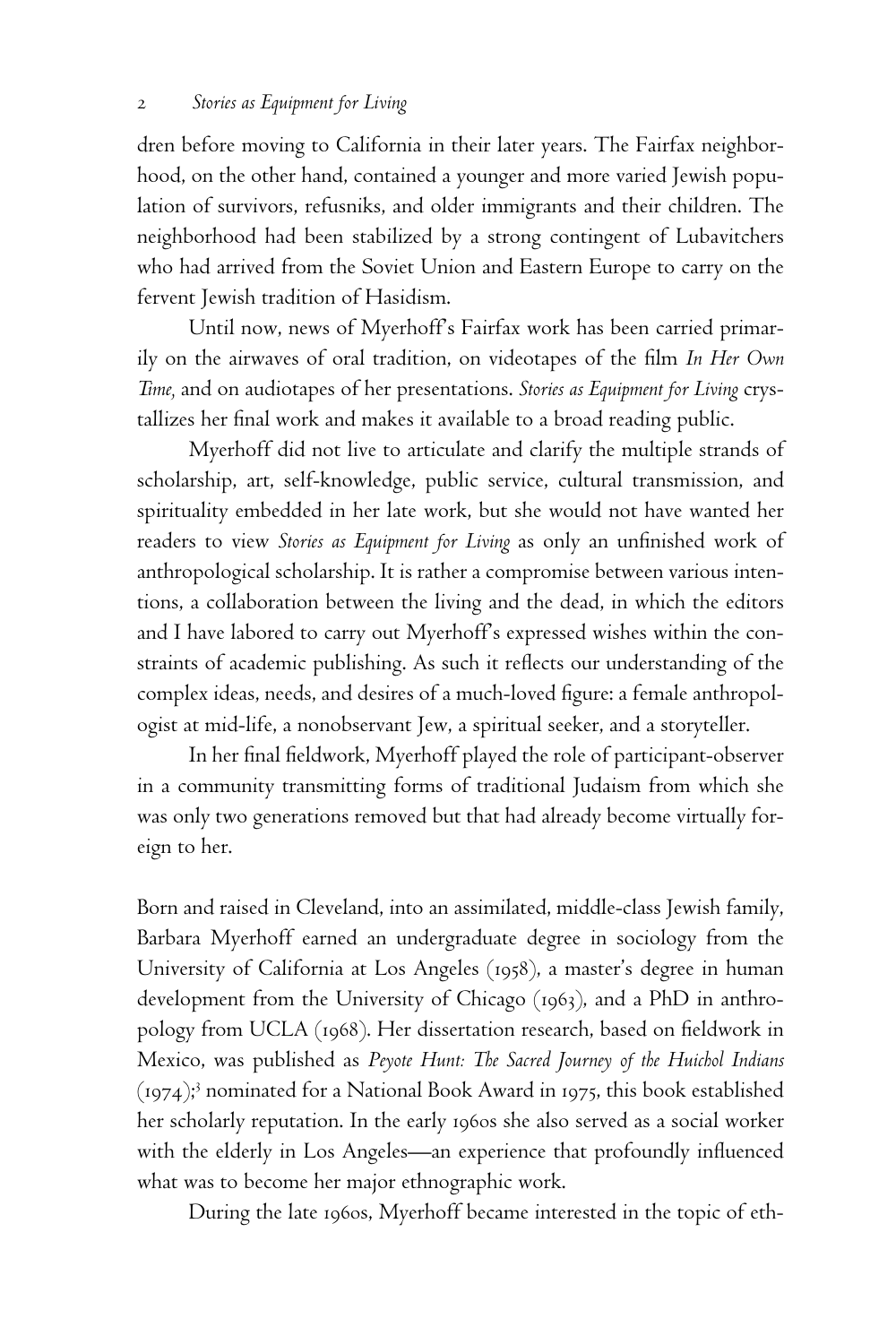nicity and aging, due in part to a large grant obtained by James Birren, director of the Andrus Gerontology Center at the University of Southern California, where she had joined the faculty of anthropology. Her first thought was to study older Chicanos, a subject that flowed logically from her earlier fieldwork. But when the Chicanos she approached repeatedly asked why she did not study her own people, Myerhoff turned to a small, impoverished community of elderly immigrant Jews in Venice California.<sup>4</sup>

The resulting book, *Number Our Days* (1978), transformed Myerhoff into a kind of Jewish Margaret Mead.<sup>5</sup> The Sunday *New York Times* even praised it as a wisdom book. Reviewer Charles Silberman began with the words of Socrates: "'Our conversation is not about something casual, but about the way to live.'" He continued, "Every now and then a book comes along that contributes to that conversation." Silberman saw *Number Our Days* as a perfect antidote to the alleged narcissism and self-preoccupation of the 1970s. "In showing us the cultural alchemy by which these men and women convert poverty, infirmity and neglect into lives filled with meaning and celebration, [Myerhoff] teaches us more 'about the proper way to live' than all the self-help books combined."<sup>6</sup> After the film version of *Number Our Days* received the Academy Award for the Best Short Subject Documentary, Barbara Myerhoff emerged as a highly sought-after academic celebrity.

Although she served as professor and chair of the Department of Anthropology at the University of Southern California between 1976 and 1980, Myerhoff was more than the quintessential academic. She was a thinker who recognized that ideas must be tested and refined beyond the walls of academe. A quest for transforming experiences, for self-clarification runs through all her work, gradually becoming more explicit. She was attracted to certain genres of cultural action: the hunt, the voyage, the search, the quest, the pilgrimage—as she understood them through the work of her lifelong friend and mentor, Victor Turner.7 Myerhoff knew that she could not fully understand these cultural forms without participating in them and reflecting on her own participation.

While working on *Number Our Days,* Myerhoff pondered her decision to study elderly Jewish immigrants: ". . . I sat on the benches outside the [Israel Levin Senior Adult] Center and thought about how strange it was to be back in the neighborhood where sixteen years before I had lived and for a time been a social worker with elderly citizens on public relief. . . . I had made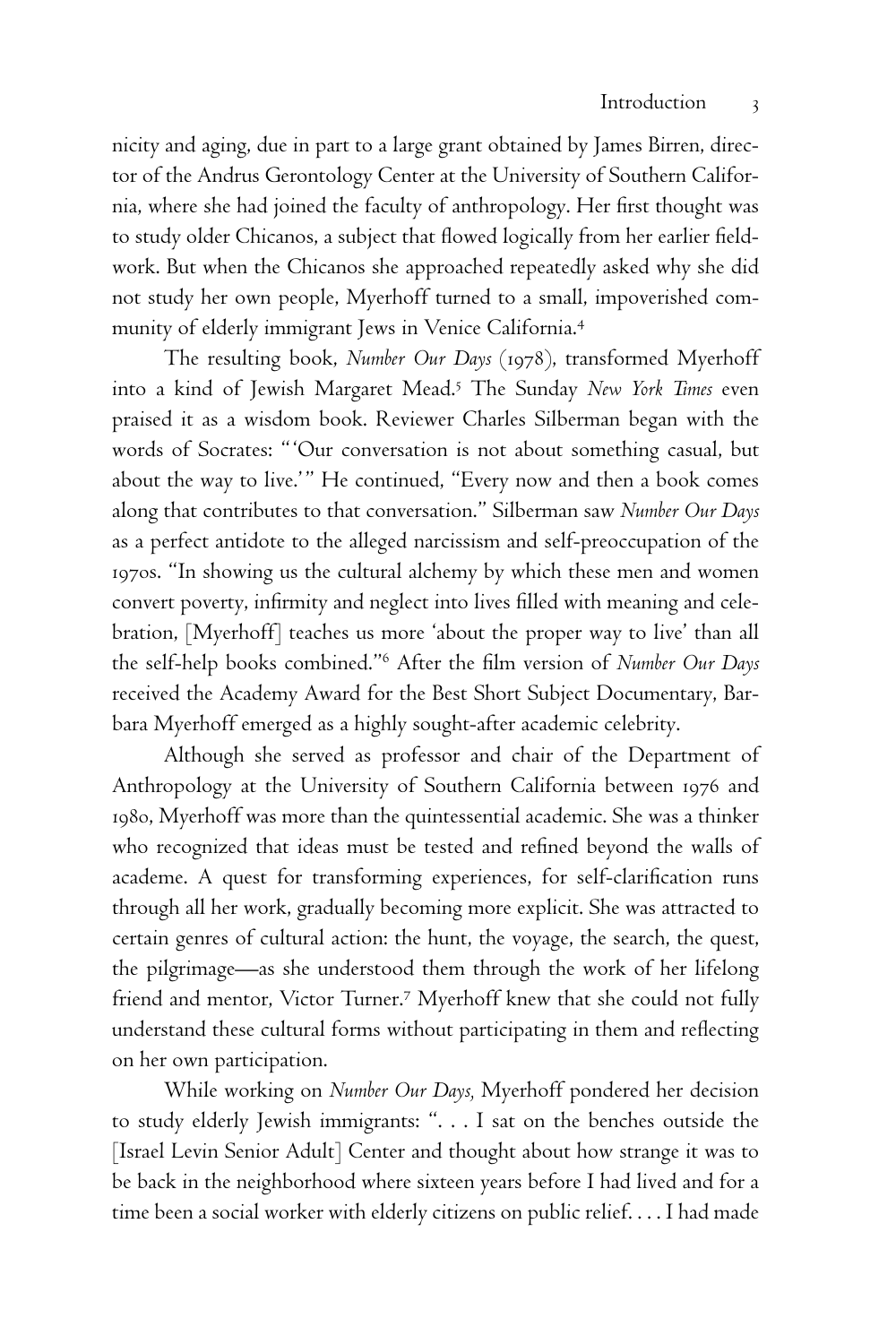no conscious decision to explore my roots or clarify the meanings of my origins." As the Venice study moved forward, she kept asking herself, "Was it anthropology or a personal quest?"<sup>8</sup>

Separated from her biological father at an early age, Barbara Myerhoff's life seems to have been characterized by a longing she could never fully satisfy.<sup>9</sup> She had a strong need for the intensification of experience, a wish to be healed and uplifted, and to find a sense of completion. In storytelling, she found her calling. Readers of *Stories as Equipment for Living* will readily feel her "keen intellect, her deep interest in and commitment to the study of storytelling, of human beings as tellers of stories, [and] what those stories do to us and for us."<sup>10</sup> Myerhoff offered warmth and intellect to her students, colleagues, and friends. "She added clean-burning fuel to the fire of anyone she was close to," Marc Kaminsky says. "She made the larger life possible for those she touched. She sought it, created it."<sup>11</sup>

Myerhoff's radiance moved audiences and readers to feel deeply connected to her. "She could, in a public setting, communicate incredible ideas and a lot of information, while seeming to establish a relationship with you," says Deena Metzger.<sup>12</sup> When she listened (as a friend, ethnographer, teacher, or colleague) people felt enlivened and appreciated. "Barbara drew stories out of people in ways that I have rarely seen," says Marc Kaminsky. ". . . She loved being the listener to the tale, and she very much wanted to touch the deep part of the other."<sup>13</sup>

After the Venice study Myerhoff turned her attention to Fairfax, a primarily Jewish immigrant community composed of some 21,000 people of all ages living in a five-square mile area of Los Angeles. The ambitious scope of this study emerges from grant proposals presented to the National Endowment for the Humanities in 1982 and 1984. The first proposal involved a large collaborative effort that included Vikram Jayanti, Vimala Jayanti, Barbara Getzoff, and various assistants and community service organizations. This proposal aimed to study "the Fairfax community through participant-observation, censuses, interviews, life-history interviews and oral history classes, genealogies and family histories, case studies of crises, micro-histories of neighborhood, sub-communities and formal organizations, and visual documentation." Its major innovation was to involve volunteers in the study of their own neighborhoods and themselves. The second proposal was for a film, to be called "The Culture of Fairfax," directed by Jeremy Paul Kagan,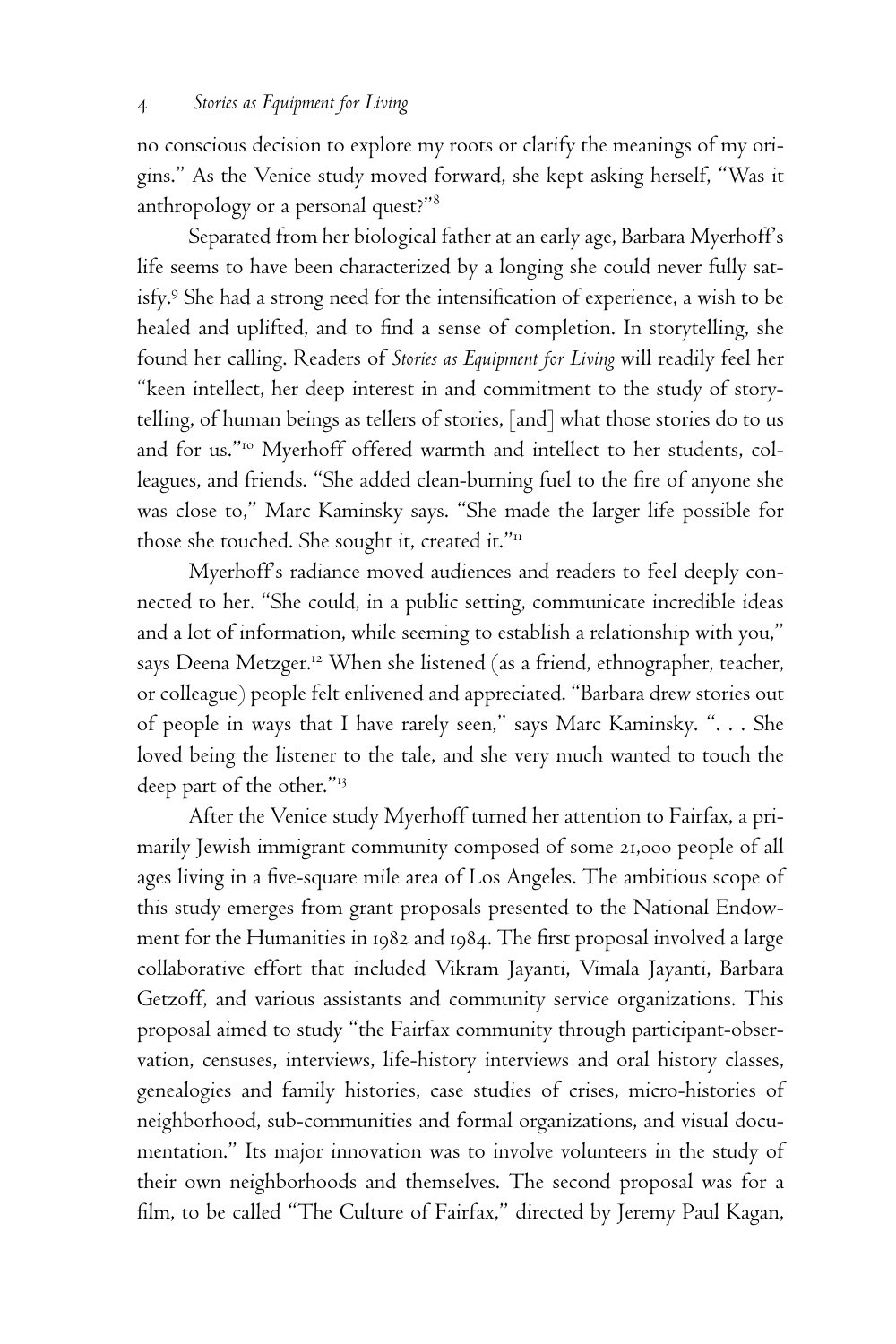narrated by Isaac Bashevis Singer, and produced by the Center for Visual Anthropology that Myerhoff had established in the Department of Anthropology at the University of Southern California.<sup>14</sup>

Myerhoff's later work was profoundly influenced by two friends: the poet and writer Deena Metzger, and Naomi Newman, director of the Traveling Jewish Theatre. Her friendship with Deena had grown steadily from the time they met in their early twenties, the day after Deena moved to California in 1957. They remained intimates through the breakup of their respective marriages, traveling and celebrating holidays together. Myerhoff took a writing course from Deena in the early 1970s through the Women's Building, a nonacademic institution of higher learning devoted to feminism and social change through the arts.

Myerhoff was a voracious reader of fiction—the "lie" that tells a truth that can't be told in any other way—and considered herself a writer. As early as *Number Our Days,* she began crossing disciplinary boundaries by integrating literary craft and dramatization explicitly into her work.<sup>15</sup> Myerhoff spent a great deal of time with Naomi Newman at the Traveling Jewish Theatre, watching the group develop new theater pieces. As she collected stories from Fairfax, she began speaking in various venues not as an anthropologist but as a storyteller—a direction in her work strengthened by collaboration with actor/director Arthur Strimmling at New York University and the Brookdale Center on Aging in New York. In the last five years of her life, Myerhoff was clearly moving away from purely academic, anthropological scholarship toward creative writing, performance, and spiritually edifying storytelling which (like her ethnographic fieldwork) depended on a reciprocal relationship between teller and audience.

In June 1984, shortly after the end of her marriage, Myerhoff was told that she had lung cancer and would live at most another six months.<sup>16</sup> She had originally intended to use her Fairfax materials produce a film, a scholarly monograph, and a book of tales, modeled after Martin Buber's *Tales of the Hasidim.* Yet even before Myerhoff knew that she was dying, the scholarly anthropological work had begun to evolve toward a book of tales. In the last seven months of her life, Myerhoff mobilized friends and colleagues, who worked out a system of triage to rescue the essential Fairfax materials to continue her work.

Lynn Littman, who had produced and directed the film version of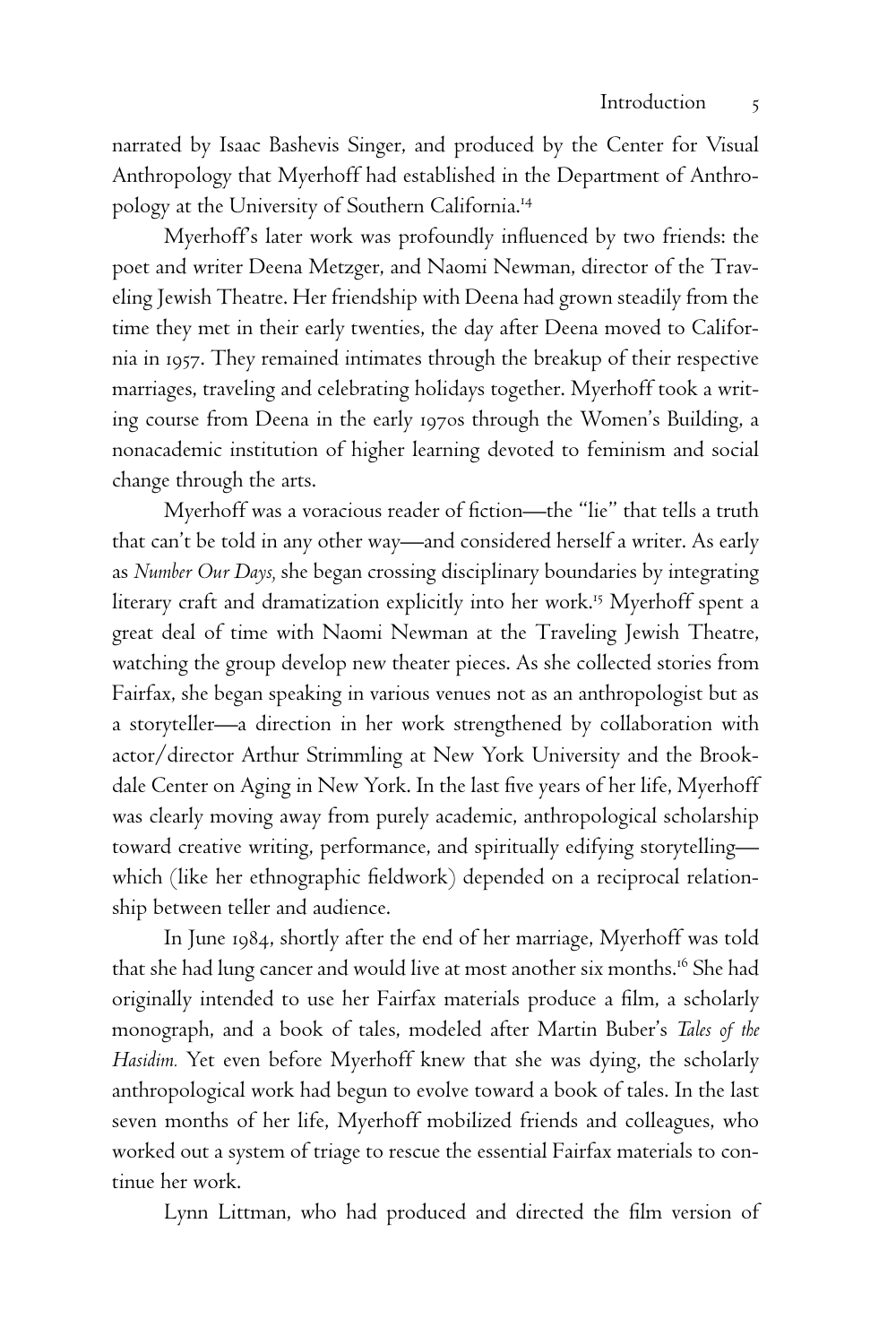*Number Our Days*, agreed to take over direction of the Fairfax film with Vikram Jayanti's participation, on the condition that Myerhoff, her illness, and her dying move to the center of the film. The poignancy and coherence of the resulting work, *In Her Own Time: The Final Fieldwork of Barbara Myerhoff,* revolve around Myerhoff's experience as an ambivalent initiate into Fairfax's Hasidic community, whose members wrap their arms around her, try to help her recover and begin to teach her religious practices, and a sacred literature and language with which she was unfamiliar.<sup>17</sup> The final on-screen interview was filmed two weeks before Myerhoff died.

*In Her Own Time* moves between two frames: Myerhoff's struggle to survive, aided by the Fairfax Hasidic community; and her identity as an anthropologist. Ever since her first book, Peyote Hunt, Barbara had challenged conventional ethnographic work, reflexively inserting her own participation into the text.<sup>18</sup> Superb anthropologist that she was, Myerhoff studied herself through the lens of her engagement with the Fairfax community, utilizing all the ruthless and compassionate intelligence that she brought to every subject. "I have known about anthropology as a way of life," said her colleague Paul Bohannan, weeping upon seeing the film, "but I have never known it before as a way of dying."<sup>19</sup>

Although a thousand pages of research materials were collected, Myerhoff was not able even to begin a rigorous, scholarly analysis of the Fairfax data. She entrusted the decisions about editing and publishing to her executor, Deena Metzger and to her friend and colleague Marc Kaminsky. In the last week of her life, Marc flew out to Los Angeles, went through twentyseven boxes of relevant papers, mapped the basic contents, and brought back a set of essential scholarly essays in humanistic gerontology that appeared posthumously as *Remembered Lives: The Work of Ritual, Storytelling, and Growing Older.* Myerhoff also gave Kaminsky authority over a twenty-six-page typescript of notes and stories, which she referred to as "Tales from Fairfax" and used as the basis for many of her public appearances. Myerhoff made one specific request of Kaminsky: to edit and publish a book that would include "Tales from Fairfax" and her summative "Talks" on the nature of storytelling.

Metzger and Kaminsky later asked Mark Weiss—a poet, scholar, and editor who had been a colleague of Kaminsky's at the Brookdale Center on Aging—to collaborate as the principal editor of "Tales from Fairfax." Here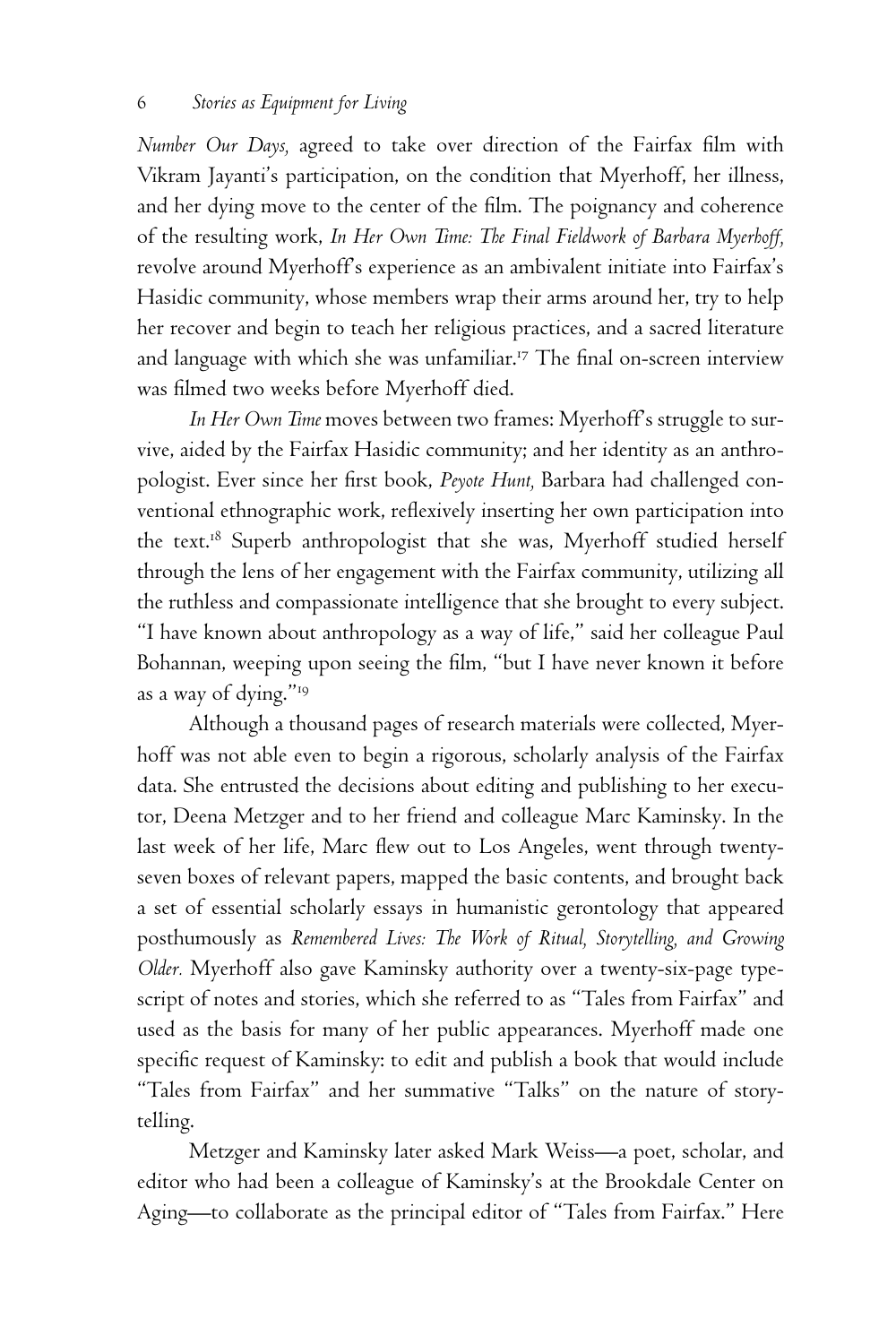as elsewhere, all decisions were made collaboratively by the editors, with my assistance as the book moved into the stages of assembly, submission, review and publication. After extensive archival research, Weiss discovered additional evidentiary and interview materials, which are included in this book under the part titled "Field Notes." With great dedication and countless hours of labor in the Myerhoff Archives, Weiss meticulously winnowed the primary source materials presented in this book.

In an unpublished essay, Weiss noted Myerhoff's habits of working in the field and later reshaping these materials for performance and publication. When interviewing informants, Myerhoff did not use a tape recorder.<sup>20</sup> Instead, she took hand-written notes and later gave them a narrative form in dictation. Later versions of these stories gradually transformed them from an anthropologist's field notes into moral and religious "Tales from Fairfax."

Stories as Equipment for Living: Last Talks and Tales of Barbara Myerhoff is a hybrid, a composite of storytelling and scholarship, edited as faithfully as possible according to Myerhoff's own understanding of ethnographic narrative and her emerging identity as a spiritual teacher and Jewish storyteller. It consists of three parts: 1 "Talks on Storytelling;" 2 "Tales from Fairfax;" and 3 "Field Notes." "Talks on Storytelling" consists of three presentations. Although these were given at conferences, seminars, and public lectures, Myerhoff spoke informally, dialogically, and improvisationally. "Tales from Fairfax" consists of eight morally edifying tales, drawn from interviews conducted in Fairfax, which Myerhoff performed as a storyteller. "Field Notes" consists of thirteen sets of notes dictated after interviews. These field notes are rare and invaluable documents for students of anthropology, because they record Myerhoff's thoughts immediately after interviews, which can then be compared to the versions she later worked up into "Tales."<sup>21</sup>

The editors and I believe that this book almost uniquely charts an anthropologist's process from collection to near publication (Malinowski's journal is the only other example that comes to mind).<sup>22</sup> This book may therefore become a key text for the teaching of fieldwork and the understanding of anthropology as a process involving the interaction of subject and observer. The tale told by the subject is necessarily different from the tale told by the observer. Reading the earlier field notes side by side with the tales, readers will notice changes in rhetoric and in matters of fact. These changes are noted in the notes to the tales. The changes always move in the same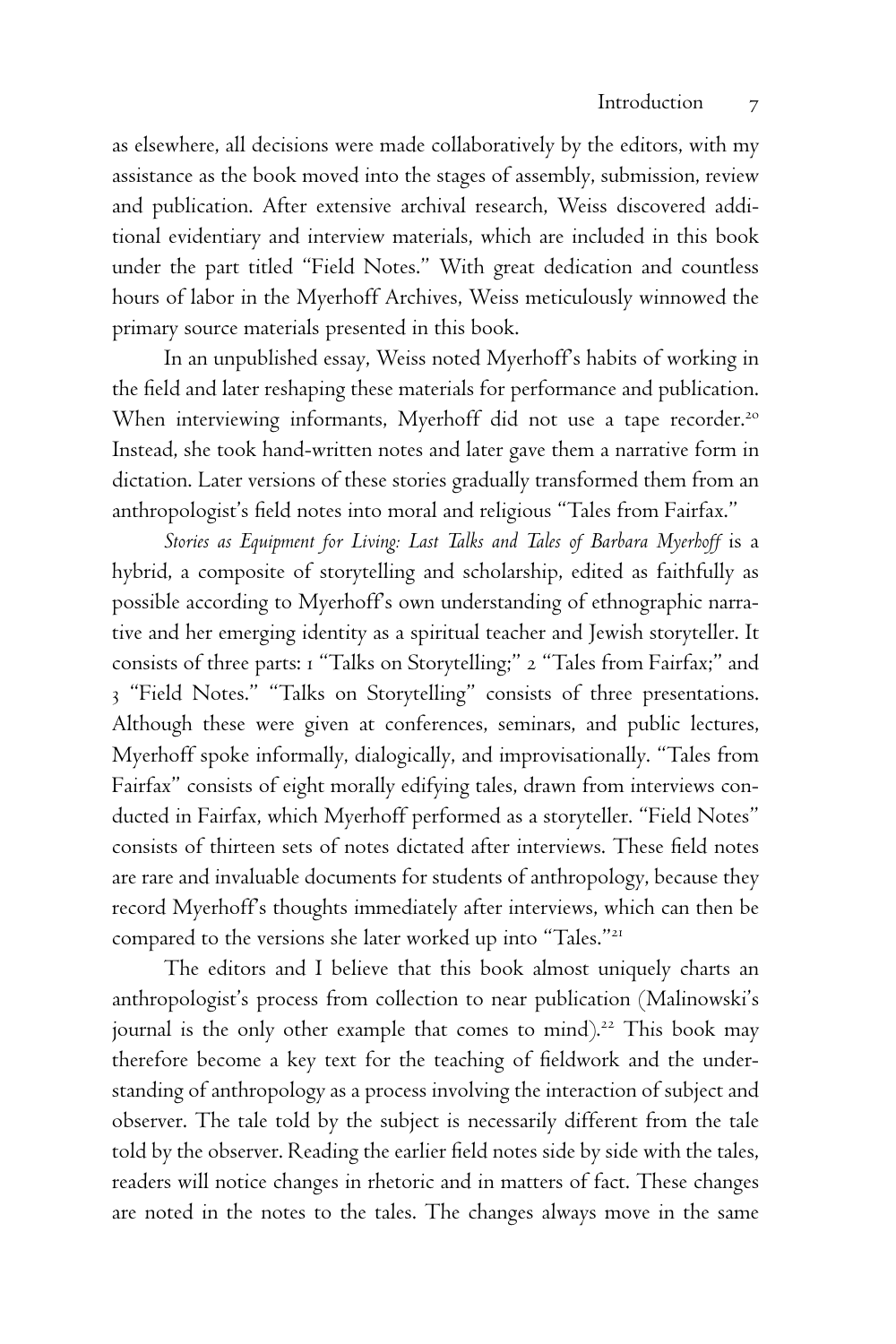direction: intensifying and heightening the stories until, as Mark Weiss puts it, they "endow [Myerhoff's] subjects with an almost shamanic force."<sup>23</sup>

I want to reiterate here that Myerhoff was working in experimental ways that she did not live to clarify. She was working simultaneously from multiple perspectives: as anthropological scholar, storyteller, spiritual teacher, and personal seeker. To read Myerhoff's work from any single perspective is to miss Myerhoff's intention and to lose some of the beauty as well as the seminal ambiguity of this pioneering work.

"Talks on Storytelling," consists of three talks or presentations: "Stories as Equipment for Living," "Telling One's Story," and "Ritual and Storytelling: A Passover Tale." The lead essay, "Stories as Equipment for Living," (a title borrowed from the literary critic Kenneth Burke)<sup>24</sup> represents the culmination of a lifetime of thought about how stories serve as vehicles of cultural meaning and individual soul making. It is the distillation of talks about storytelling that Myerhoff gave to audiences of scholars, clinical social workers, and older people in senior centers during the last year and a half of her life. Myerhoff understood stories both as carriers of culture and as unique, mysterious, individual organisms. Stories have lineages, they have histories and futures, they carry culture, they bestow meaning, and they construct the world. At the same time, every story carries its own mystery and is always unfolding through an innate, yet indeterminate, process of development.<sup>25</sup> As Myerhoff learned from Rabbi Nachman, a story lives a long time in the air, waiting to be received, internalized, and retold by someone whose soul is thereby enlarged.

"Talks on Storytelling" concludes with the brilliant piece, "Ritual and Storytelling: A Passover Tale," which was very close to Barbara's heart. Audiences who heard her give this talk were electrified. Mark Weiss described it as "one of the most exciting intellectual experiences of my life. Its enduring impact was the reason that I accepted without hesitation Marc Kaminsky's request that I edit the Tales."<sup>26</sup> Like the tales, this talk reveals that Myerhoff was attempting to link thick description (in Clifford Geertz's phrase) of the tensions inherent in social reality to the creation of sacred and ethical narrative. More important, this essay moves from storytelling per se to storytelling and thick description embedded in the life of ritual and community. Specifically, it theorizes in a radically new way the Jewish ritual of Passover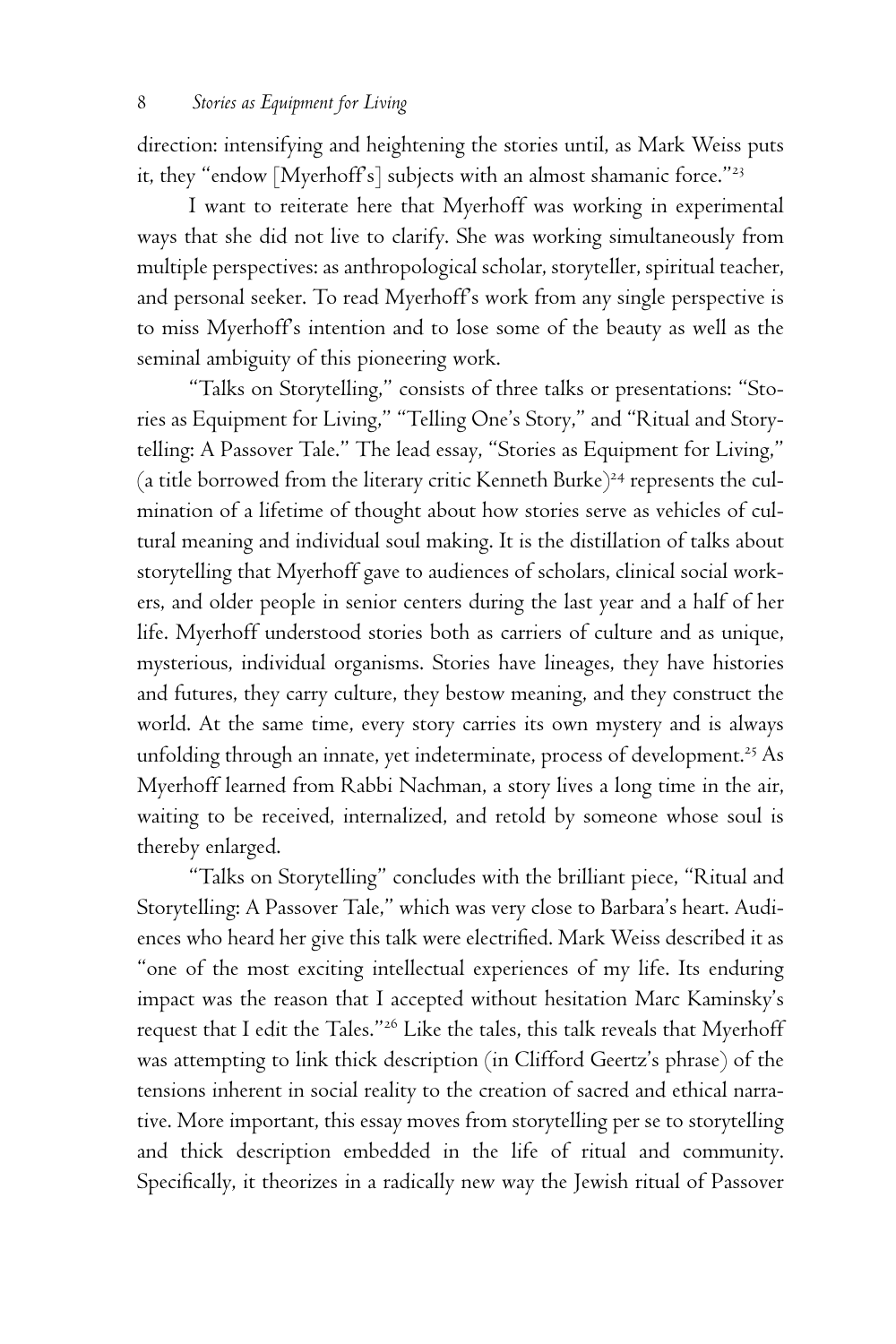by linking it to an interpretation of this ritual as enacted in the family of her closest friend, Deena Metzger.

As a participant for at least ten years in the Seder at the Posys' home, Myerhoff knew that she was entering more reflexively into anthropological research than ever before. She was not only studying her own people but also holding up a lens to her own image within the kinship network. She was also being faithful to Judaic religious practices, which are based as importantly in the home as in the synagogue.<sup>27</sup> "Ritual and Storytelling" reveals that the categories of "cultural transmission" and "the sacred" had become almost identical in Myerhoff's mind, the latter seeming to take precedence over the former.<sup>28</sup>

The Passover ritual in its present form has been celebrated each spring by Jews since the destruction of the Second Temple in Jerusalem (70 CE). It consists of a carefully specified meal and service, during which those assembled retell the story of the Israelites' deliverance from slavery in Egypt, their desert wandering, their covenant with God at Mount Sinai, and their receiving the Ten Commandments and the Torah. As Myerhoff notes, this story is not merely retold, but performed, "so that the children have the experience of receiving and, to some degree, living through the story of their ancestors as if it happened to them. Only the 'as if' is blurred, and it does happen to them when it succeeds." Myerhoff explains that whether this ritual succeeds or not has much to do with how and to what degree the "Great Story" of the Exodus becomes intertwined with the "Little Tradition" of each individual family and group assembled.

Myerhoff brought a camera crew to record one particular four-hour Passover celebration in Deena's family. The filming of this Seder was also a way to reflect on the improvisational aspect of ritual, a process that brought Myerhoff progressively closer to her own tradition. "Ritual and Storytelling" brilliantly analyzes complex family negotiations, showing that they have a history of their own: what parts should be left out, who will read which section, what languages to use, and so on. Myerhoff demonstrates that the ritual involves a struggle between the older generation trying to tell the "Great Story" in its way and the younger generation refusing to listen, or wanting a different version, or claiming its irrelevance to their lives, then at the end identifying (or not) as one who was "at Sinai."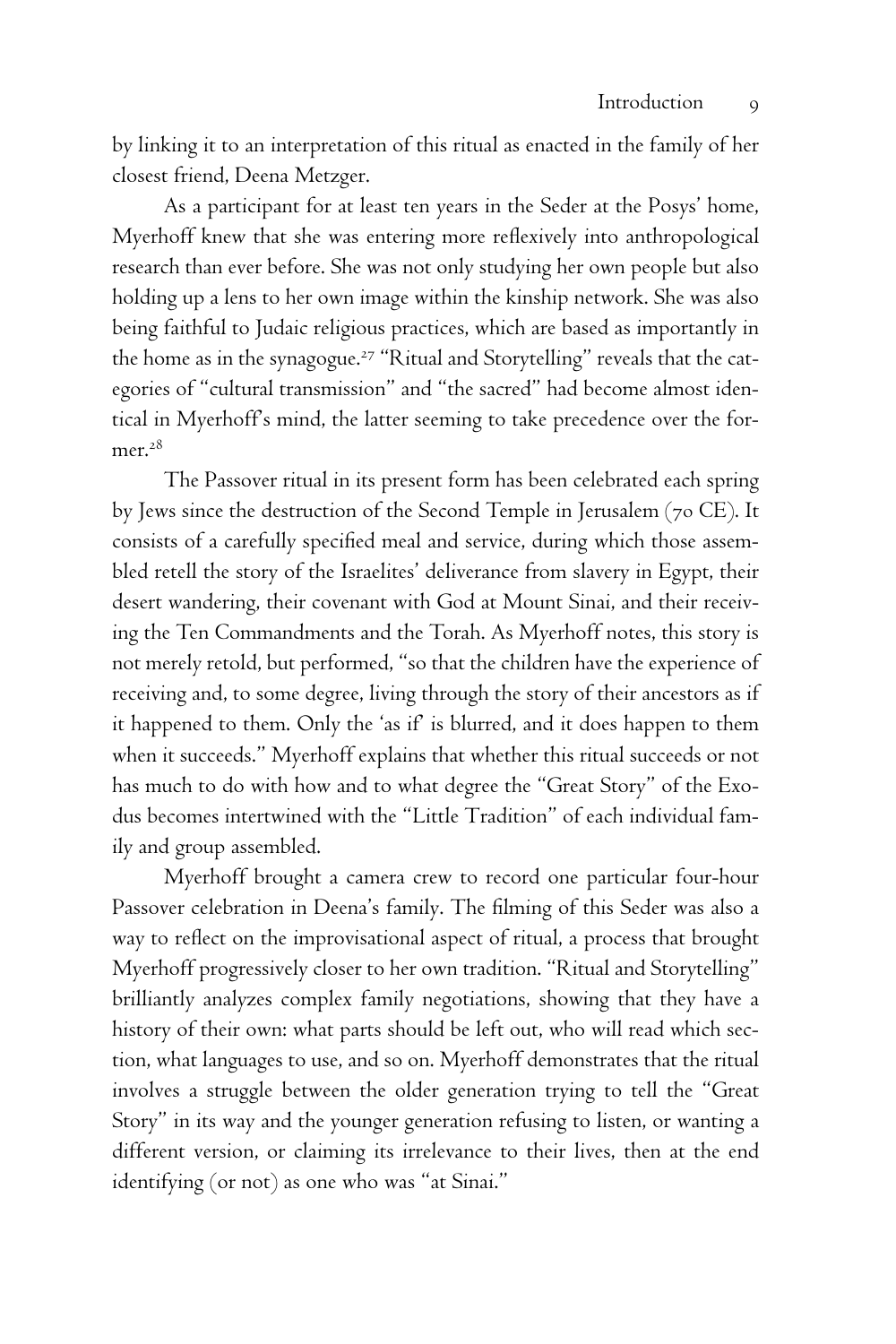## 10 *Stories as Equipment for Living*

At the conclusion of this storytelling ritual, the participants grudgingly agree that they will do a better job the following year—as the service reads, "next year in Jerusalem." Concluding "Ritual and Storytelling" in the voice of a wise anthropologist rather than that of an observant Jew, Myerhoff writes: "'next year in Jerusalem' will never come, need never come, should never come. And so it is that human beings struggle to reinvent the reason for coming together and performing the great stories that tell them who they are, why they are located in history and in the moment as they are, and what their individual lives . . . have to do with the great stories of their people."

Myerhoff's interest in storytelling corresponded with a broad revival of Jewish storytelling—scholarly, performative, and homiletic<sup>29</sup>—that began in the late 1970's and expanded in the 1980's. The conceptual problems raised by her retellings and unacknowledged editorial interventions are a matter of controversy and stimulated rich discussions among the editors<sup>30</sup>—a topic I will mention briefly below and leave to future scholarship for debate. Suffice it to suggest that Myerhoff's work was so pioneering that not until the 1990's did social scientists begin to develop explicitly genre-bending styles of inquiry to accord with the current intellectual landscape. $3<sup>I</sup>$ 

When Myerhoff performed her tales and gave her talks about storytelling in the early 1980's, she acknowledged that her work-in-progress had no obvious disciplinary home. It seemed to fall, she noted, "between folklore and literature, psychology and religion." The stories, she wrote, had "not been edited to be smooth, to fit obvious narrative expectations, to give historical or even sociological context." They had been "selected to portray a moment, a photograph or strip of behavior, a revelation or a sigh of relief."<sup>32</sup>

The present book's part titled "Field Notes" consists of thirteen interviews and narratives in their dictated and transcribed form, unaltered except for punctuation. These are the only direct interviews that have survived, with the exception of three which the editors have omitted: two brief interviews with older men from the labor movement and one interview whose publication could have done damage to a person still living.<sup>33</sup> "Field Notes"—as much diary as simple field notes—contain a record almost unique in anthropology. They reveal the inevitable interaction of the anthropologist's private life and needs (in this instance, at a particularly difficult moment) with her perception and interpretation of the lives of her subjects. The notes are provisional and in process.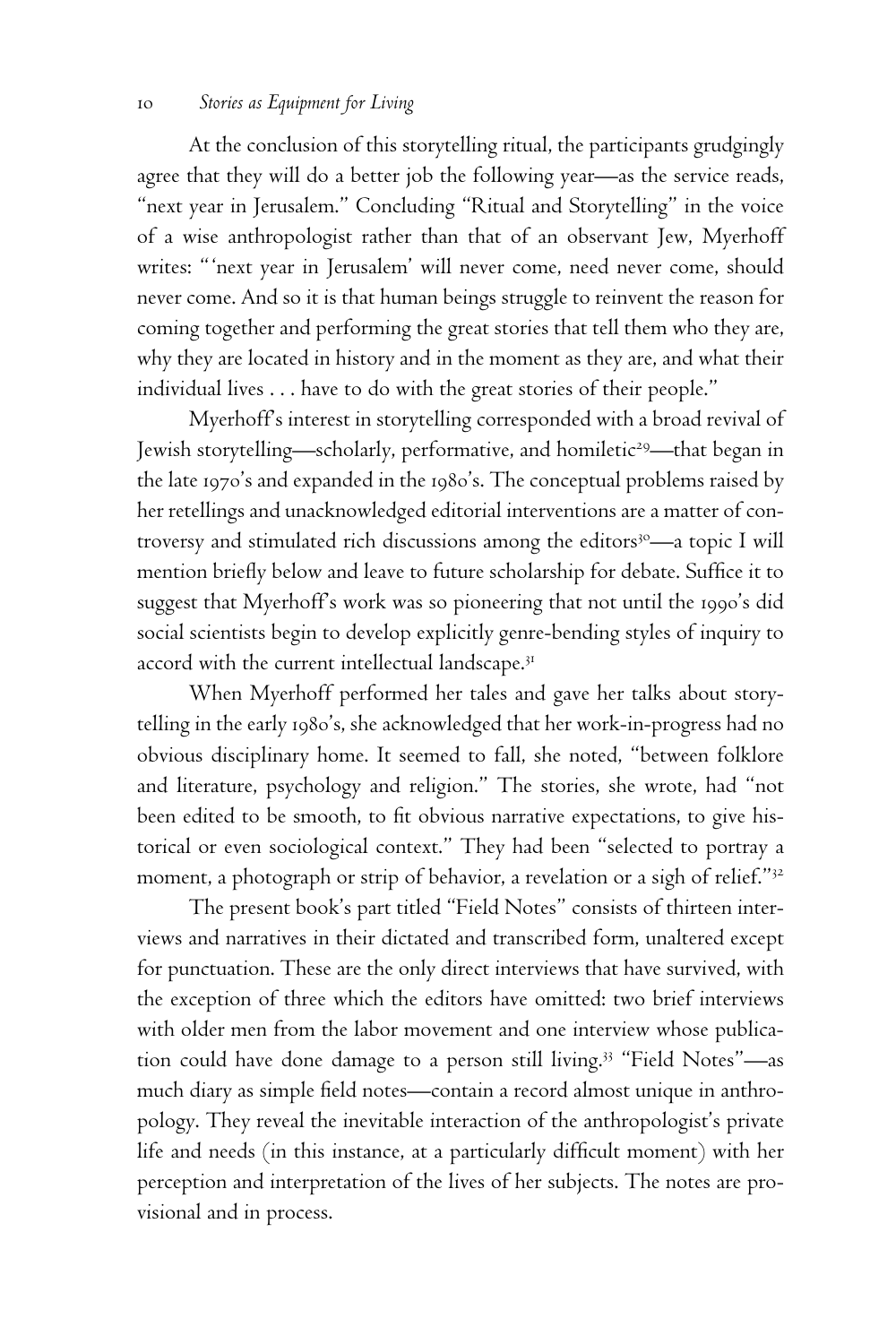"Tales from Fairfax" consists of eight stories that have been more deliberately shaped. Myerhoff edited these into performance texts, reading them to her circle of intimates and asking if the work could stand on its own. Stepping into the role of a Jewish storyteller, she performed them, weaving in threads of personal, scholarly and spiritual commentary.

Myerhoff's editorial interventions sometimes passed beyond the pale of anthropological scholarship; she changed her informants' diction, and on occasion she altered simple facts, always with the intention of heightening their spiritual and emotional impact. I and the editors are aware of the controversy these practices may stir.

Readers of this book will note that two subjects (Rachel E. and Martha N.) appear to tell different versions of the same story—one in "Tales from Fairfax" and another in "Field Notes." Rachel E. appears as an interviewee in "Field Notes" and as the teller of "A Bowl of Soup" in "Tales from Fairfax." Likewise, Martha N. appears as an interviewee in "Field Notes" and as the teller of "You have to have *neshome* to do this work." Conceptually speaking, we think that there are crucial differences between what might be called the "ethnographic" and the "religious" versions, between secular representation and sacred storytelling, textual differences that become apparent with close reading, and reveal the different purposes of the two narratives.

In a letter to Deena Metzger, Marc Kaminsky argued that the vitality of these two narratives resides in their thick description of and clear-eyed encounter with distasteful realities of impoverished and frail old people. Taking the case of Martha N., Kaminsky wrote, "The ethnographic narrative reproduces waves of tension between the repulsive aspects of the elderly (their aggressiveness, greed, stealing, body odor, contempt for others) and the fragile capacity of the volunteers to care in spite of this repulsiveness—and in spite of the stinginess of the city in providing services or of the young in supporting their parents and the older generation."

The sacred stories go beyond thick description. Myerhoff's model in sacralizing them was Buber's retelling of hasidic stories.<sup>34</sup> Hasidic stories were traditionally told in praise of the rebbe, to transmit and increase the hasid's (follower's) love and reverence, to strengthen the bonds of community and faith among European Jews in the *shtetl.* In sacralizing the narrative of Martha N., for example, Myerhoff strips away contextual details, thereby transforming her into a storytelling sage rather than a particular historical person. The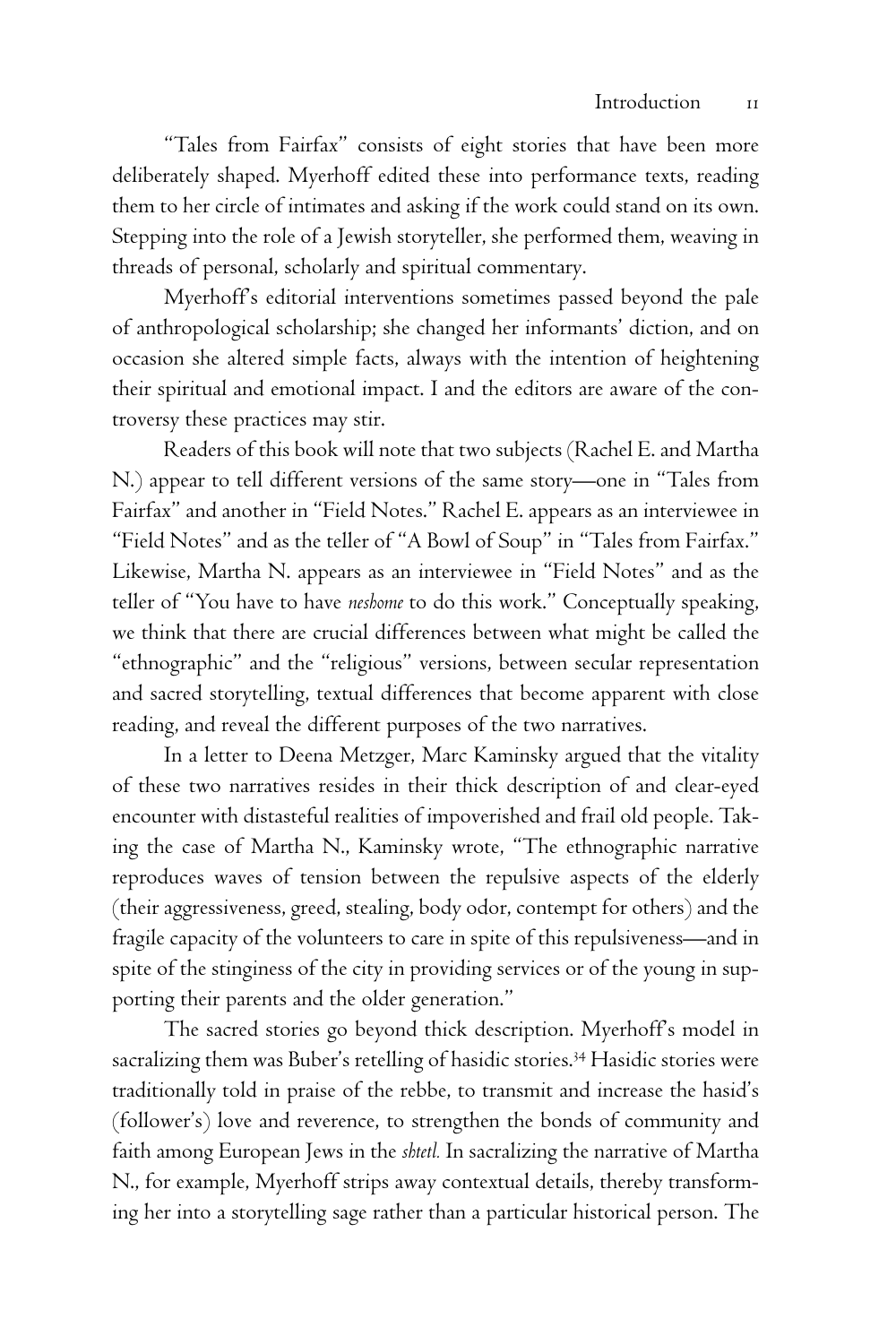sacred tale is shaped to intensify and amplify Myerhoff's redemptive vision and to enlarge the capacity to care in the listener or reader. Mobilizing images of the good mother and of soul work, the tale participates in the life of the community and supports Martha N.'s central task: to sustain her own and her volunteers' capacity to provide love and caring attention for these disagreeable elderly individuals.<sup>35</sup>

We have included these different versions in this book because they help clarify the trajectory of Myerhoff's evolving work. The direction of revising and shaping moves from individual to collective identity; from the personal history of the teller to the figure of the storyteller as sage; from an ethnographic narrative that attempts to represent reality (with all its tensions and struggles and fragmentations of self and community) to an archetypal narrative which strengthens collective identity.

Myerhoff's tales aim at strengthening the capacity to care, at deepening the emotional, ethical, and spiritual resources to bear the suffering of others. In terms of Jewish thought, these stories would be interpreted under the rabbinic injunction: *chesed v'emet*—truth in the service of lovingkindness. Whether this is an appropriate style of writing for a social scientist who had also become a celebrity is open to debate.

While Myerhoff was completing *Number Our Days* (1978), one of her primary informants died before he could answer a key question in his own words. Myerhoff called her closest friend, Deena Metzger. "She was just lamenting that Shmuel was dead," remembers Deena. "And I said, 'Well, sit down at the typewriter, call his spirit and let him tell you. Just write it as he tells you.' And she did."36 This approach is shocking perhaps, but such experiences were not outside the tradition within which Myerhoff was working. She had found over the years that her integrity depended on reconciling the various realms and dimensions in which she lived and to which she owed loyalty. She not only allowed the academy to illuminate the lives of her informants; she also allowed her informants to illuminate her intellectual, professional, and inner life. In this, Myerhoff was a powerful model for accepting the sometimes different ways in which wisdom can be transmitted to us.

While I was wrestling with the final draft of this introduction, a bicycle accident in the Texas Hill Country almost took my life. During a long and painful recovery, I remembered Myerhoff's never-to-be-fulfilled prediction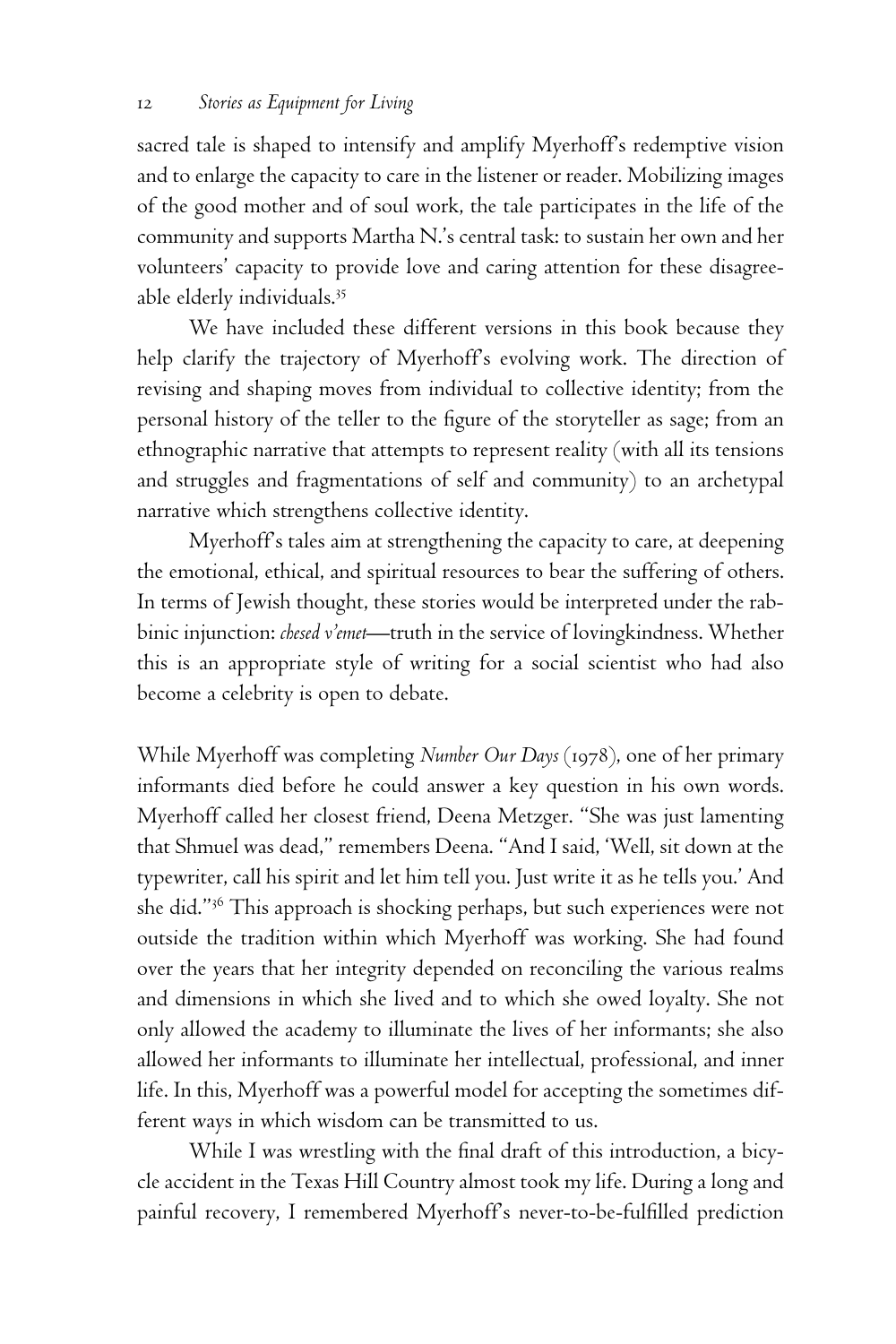that she would someday be "a little old Jewish lady."<sup>37</sup> As publisher's deadlines came and went, I felt increasingly immobilized and inadequate to the task. I called Deena, who gave me the same advice she had given Barbara after the death of Shmuel. I accepted this advice easily, since I was then writing and receiving regular letters to and from my long-dead father.

A few months later, resting quietly one night in my hotel room at a Gerontological Society meeting, I closed my eyes, and spoke to Barbara—and she answered. I told her that I was frightened and stuck. "You are older now than I was when I died," she responded. "And you have seen the face of your own death. Do not be afraid. Say what you know to be true: the world of soul is real; moral and spiritual growth is the main goal and fruit of living a long life."

I never knew Barbara Myerhoff while she was alive; but speaking to me that night, she became an angel bringing messages of divine plenty from invisible worlds. I use the word *angel* deliberately, as a traditional Jewish image that conveys the experience of a palpable energy entering my body and mind—my personal reception of Barbara's wisdom. Angels belong to an older order of belief. They bear the mark of the imagination. They are playful and live apart from the language of scientific truth. Readers who can only see the angels of Hallmark greeting cards, or the recycling of Raphael's *putti* in contemporary consumer culture, will miss what is at stake here—figurative language needed to convey one's relationship to the dead and to articulate a personal reception of tradition so that it lives within oneself.38

In the Jewish tradition, angels are intermediaries between God and man. They are people (living or dead) who call on us to truly examine ourselves, to change and grow. They appear when we least expect them and tell us that the world of the spirit is real. They strengthen, inspire, judge, heal, and give hope that we can do what we need to do; they let us know that we are not alone. They provide support and encouragement for transformations we need to make but cannot accomplish on our own.<sup>39</sup> "I like your notion of me as an angel," Barbara said in our conversation. "I think it works—even though we both know that I was far from an angel in my earthly life."

Barbara Myerhoff is no longer with us; she did not live to complete the Fairfax project or her own journey to a "heart of wisdom" that she personally longed for. If Myerhoff were alive today, she might well be regarded as a leading "spiritual elder."<sup>40</sup> In her absence, we must be grateful to Marc Kamin-